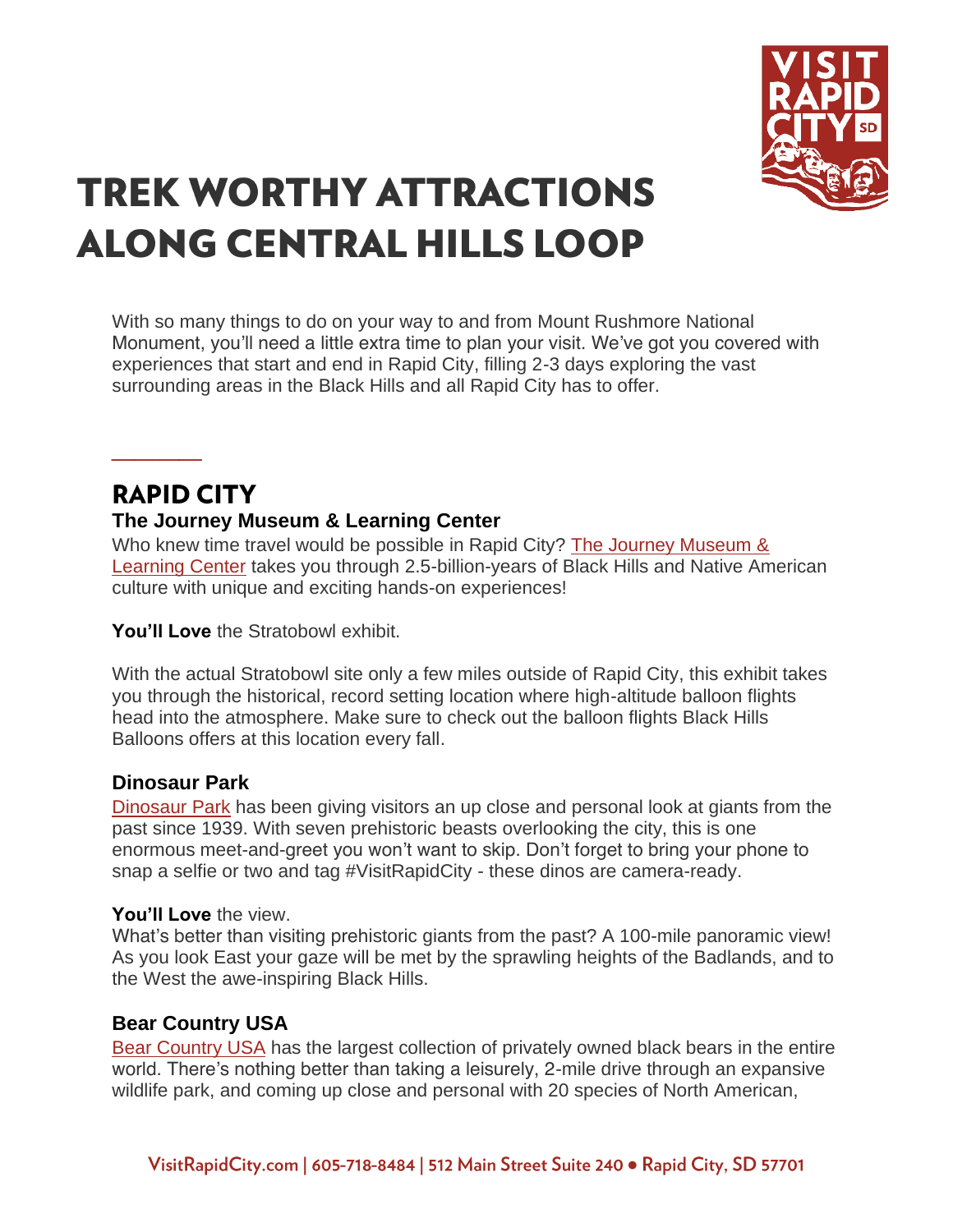free-roaming animals in their natural habitat. Be on the lookout for wolves, bighorn sheep, bobcats, buffalo, elk, otters and more!

**You'll Love** the un-bear-ably cute newborns. In the springtime, Bear Country USA welcomes the arrival of extra cute newborn cubs.

### **HIGHWAY 44**

**\_\_\_\_**

#### **Black Hills Caverns**

Lakota Indians had discovered these caverns long before gold seekers in 1882. Exploring this natural wonder combines history with exciting tales during two distinct tours: The Adventure Tour and The Crystal Tour.

#### **You'll Love** the kid-friendly treasure hunt.

Experiencing [Black Hills Caverns](https://www.visitrapidcity.com/things-to-do/attractions/black-hills-caverns) is a treat in itself and the kids will enjoy it even more as they get the chance to pan for minerals, Black Hills rocks, gems and fossils.

**HIGHWAY 16 BEFORE MOUNT RUSHMORE** 

#### **Reptile Gardens**

**\_\_\_\_**

Named the world's largest reptile collection in 2018 Guinness Book of World Records, [Reptile Gardens](https://www.visitrapidcity.com/things-to-do/attractions/reptile-gardens) can be found just a short drive outside Rapid City on the way to Mount Rushmore. Named the "Top Family Attraction" in South Dakota, Reptile Gardens features a vast indoor jungle with tropical floura and fauna from around the world, gentle giant tortoises and imposing birds of prey, along with Komodo Dragons and many more reptiles making this an attraction you can't miss.

**You'll Love** Marilyn the snake and Orville the giant tortoise.

Not only are these two of the nicest reptiles you'll ever encounter, you'll also get the chance to hold Marilyn and to pet Orville!

#### **Cosmos Mystery Area**

Known as the strangest location in the Black Hills, [Cosmos Mystery Area](https://www.visitrapidcity.com/things-to-do/attractions/cosmos-mystery-area) is a natural and scientific phenomenon experience for all ages. Explore this enjoyable and remarkably bizarre attraction right outside Rapid City.

#### **You'll Love** trying to figure it all out.

A visit to Cosmos Mystery Area will leave your brain in a knot. How exactly does this whole thing work? It's a strange, physics phenomenon – really.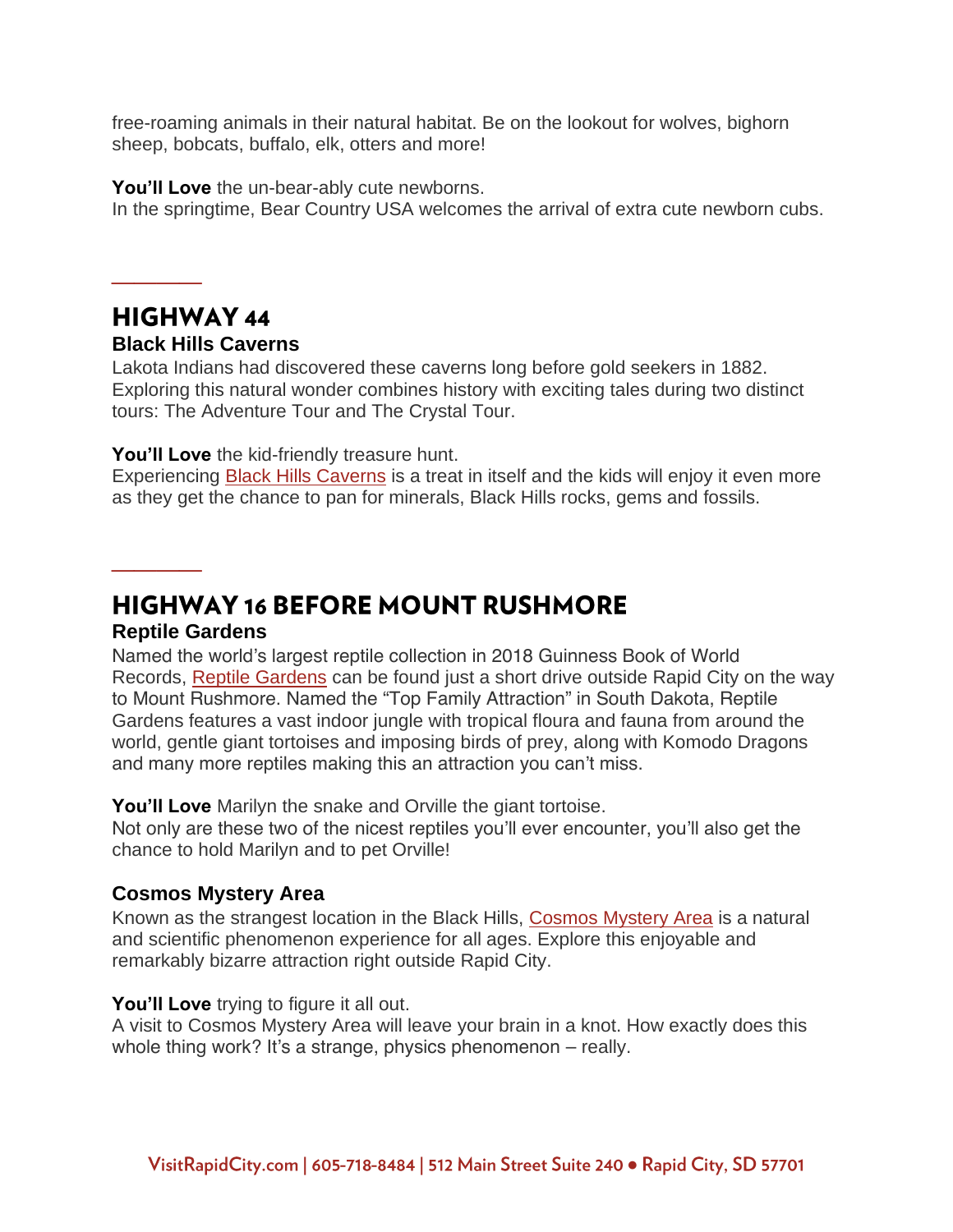#### **Rushmore Tramway Adventures**

[Rushmore Tramway Adventures](https://www.visitrapidcity.com/things-to-do/attractions/rushmore-tramway-adventures) gets the wiggles out and then some! The action park features an alpine slide, scenic chair lift, aerial adventure park and zip line all in one place and is perfect for serious adrenaline junkies and passive explorers alike.

**You'll Love** the new visual perspective of Mount Rushmore on the Pinnacle Zipline. Spanning over 1-mile, take a 2-hour suspended journey on one of five side-by-side ziplines. The views alone will have you in awe as you reach up to 400 feet!

#### **HIGHWAY 385 AFTER MOUNT RUSHMORE 1880 Train**

**\_\_\_\_**

Take a seat and rest your feet as you enjoy a vintage trip through history on the [Black](https://www.visitrapidcity.com/things-to-do/attractions/1880-train-black-hills-central-railroad)  [Hills Central Railroad](https://www.visitrapidcity.com/things-to-do/attractions/1880-train-black-hills-central-railroad) where the first regional official steam train operated from and continues to provide guests with memorable steam engine experiences.

#### **You'll Love** their [special events.](https://www.visitrapidcity.com/events/all?idss_vatt_event_start_date_value%5Bmin%5D%5Bdate%5D=&idss_vatt_event_start_date_value%5Bmax%5D%5Bdate%5D=&idss_vatt_event_end_date_value_1%5Bmin%5D%5Bdate%5D=&idss_vatt_event_end_date_value_1%5Bmax%5D%5Bdate%5D=&between_date_filter_start%5Bvalue%5D%5Bdate%5D=&between_date_filter_end%5Bvalue%5D%5Bdate%5D=&keys=1880+train)

It's one thing to enjoy a ride aboard a classic piece of history and even more thrilling when you take part in the special events like Old West Shootout, Rails & Ales and Wine Express!

#### **Pactola Reservoir**

Take a refreshing dip in the 785-acre [Pactola Reservoir,](https://www.visitrapidcity.com/things-to-do/pactola-lake-resevoir-complex) the largest and deepest of its kind in the Black Hills. Here, you can fish, swim, paddle board, take a boat out for the day and even scuba dive. Why scuba dive? There is a once-prosperous town 150 feet below the surface.

#### **You'll Love** the Insta-worthy photo opportunities.

Surrounded by luscious greenery and tall trees, Pactola Reservoir provides you with the perfect #NoFilter backdrop (and lighting) from almost any point of view.

## **RAPID CITY**

**\_\_\_\_**

#### **Chapel In The Hills**

Built in 1969, [Chapel in the Hills](https://www.visitrapidcity.com/things-to-do/attractions/chapel-hills) is an exact reproduction of the Borgun Stavkirke of Laedral, Norway from 1150 AD. Complete with a museum and Meditation Trail, this chapel still holds church services and makes for an inspirational and free stop after your experience at Mount Rushmore National Monument.

#### **You'll Love** the wood architecture.

Chapel in the Hills isn't your normal old chapel. As you take in the architecture and